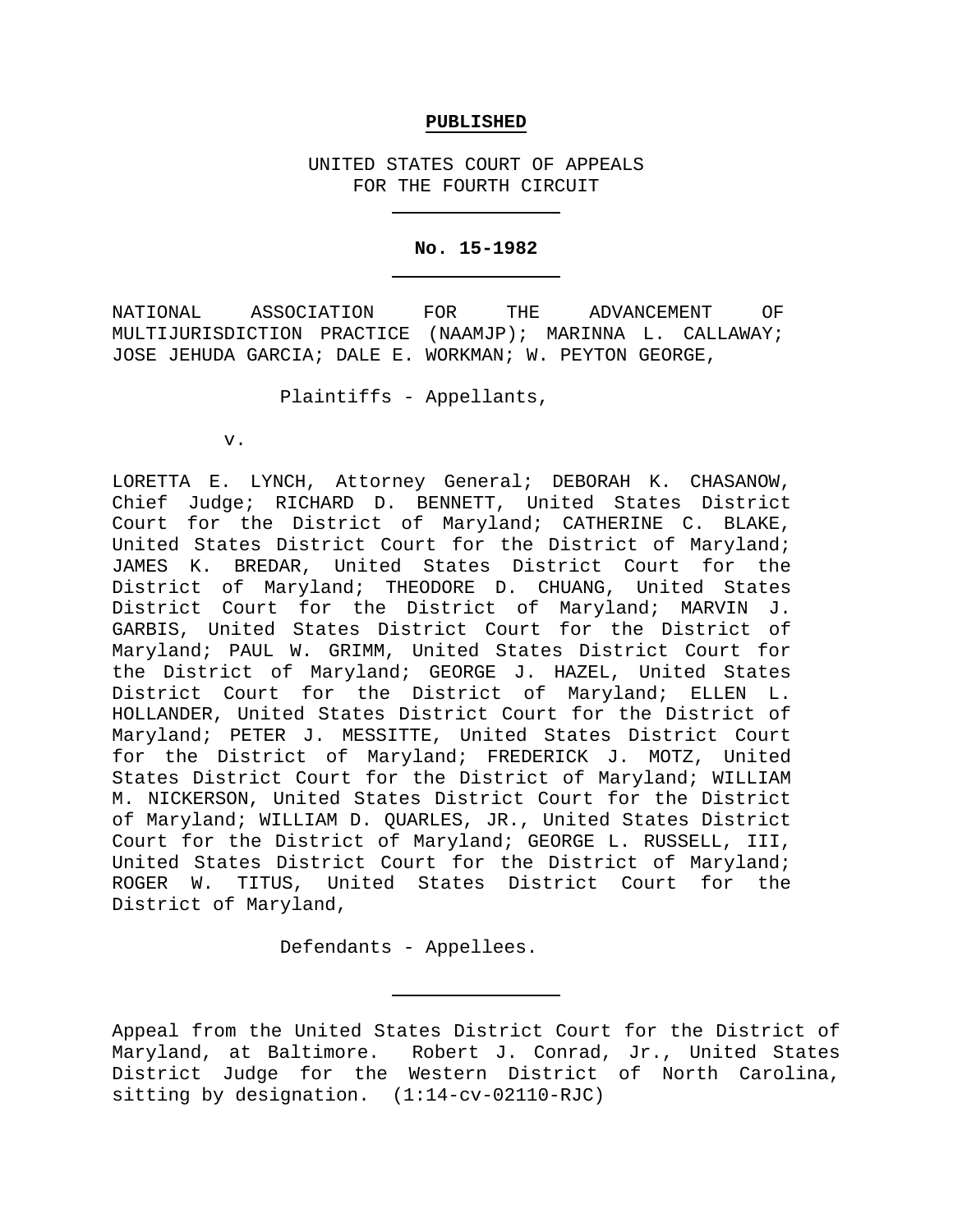Argued: May 10, 2016 **Decided:** June 17, 2016

Before FLOYD and THACKER, Circuit Judges, and John A. GIBNEY, Jr., United States District Judge for the Eastern District of Virginia, sitting by designation.

Affirmed by published opinion. Judge Gibney wrote the opinion, in which Judge Floyd and Judge Thacker joined.

**ARGUED:** Joseph Robert Giannini, Los Angeles, California, for Appellants. Brian Paul Hudak, OFFICE OF THE UNITED STATES ATTORNEY, Washington, D.C., for Appellees. **ON BRIEF:** Rod J. Rosenstein, United States Attorney, Baltimore, Maryland, Alan Burch, Special Assistant United States Attorney, OFFICE OF THE UNITED STATES ATTORNEY, Washington, D.C., for Appellees.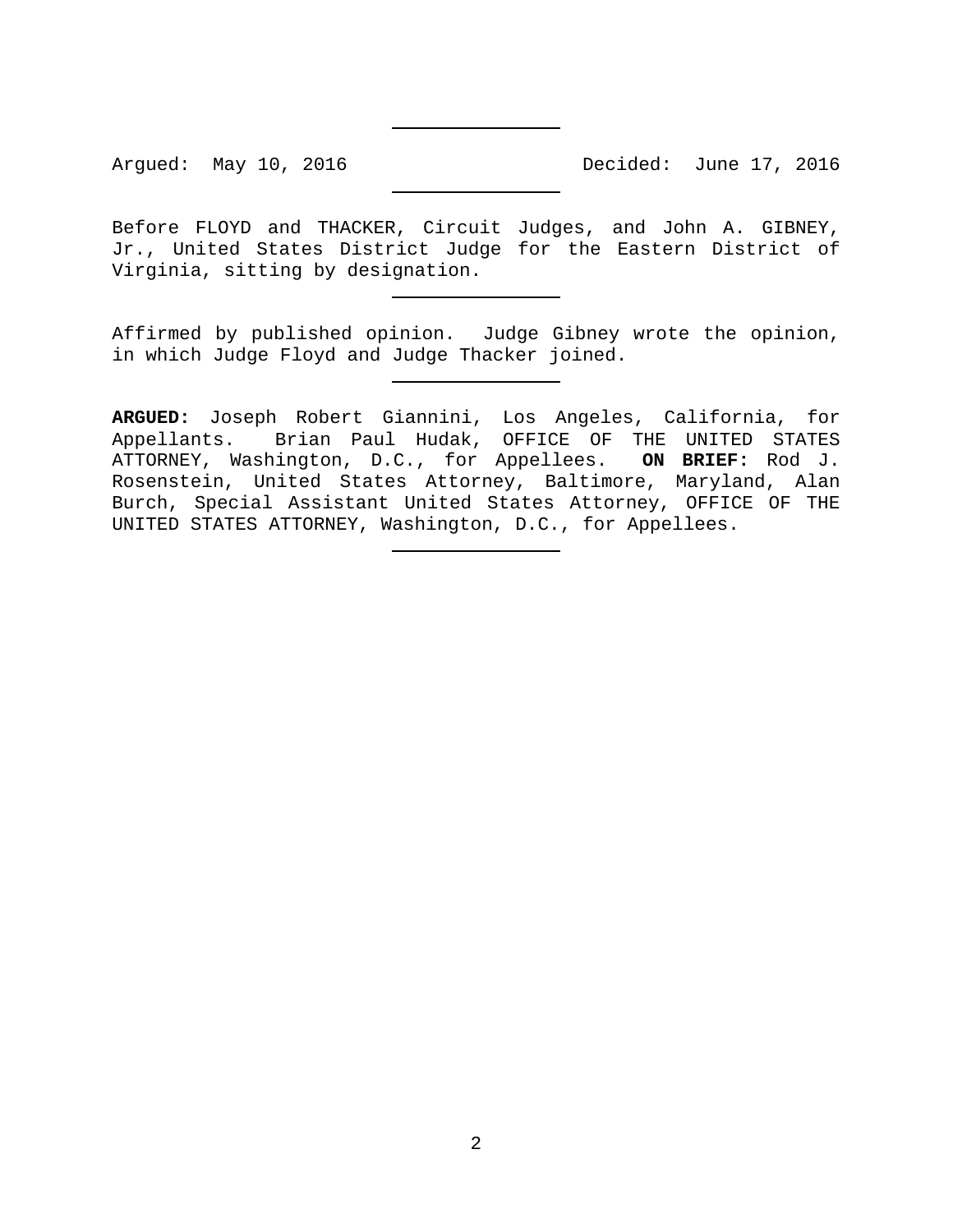GIBNEY, District Judge:

"'Membership in the bar is a privilege burdened with conditions.'" Theard v. United States, 354 U.S. 278, 281 (1957) (quoting In re Rouss, 221 N.Y. 81, 84, 116 N.E. 782, 783 (1917)). The National Association for the Advancement of Multijurisdictional Practice and four attorneys (together, "NAAMJP") challenge the conditions placed on the privilege of admission to the Bar of the United States District Court for the District of Maryland (the "District" or the "District Court") in Local Rule 70[1](#page-2-0) ("Rule 701" or the "Rule").<sup>1</sup> Because Rule 701 violates neither the Constitution nor federal law, we affirm the district court's decision.

#### **I. BACKGROUND**

Rule 701 governs attorney admission to practice in the District Court.<sup>2</sup> The Rule contains requirements based on the state of licensure and, in some instances, the location of the

<span id="page-2-0"></span><sup>&</sup>lt;sup>1</sup> The four attorneys do not qualify for admission to the District Court under Rule 701. The district court held that these attorneys have standing, as does NAAMJP as an organization. We agree.

<span id="page-2-1"></span> $2$  This case focuses on the requirements for general admission to the District Court Bar, as opposed to admission pro hac vice (i.e., for a particular case). See Rule 101(1)(b). In addition, Rule 701 has separate provisions allowing federal government attorneys to practice in the District. See Rule 701(1)(b).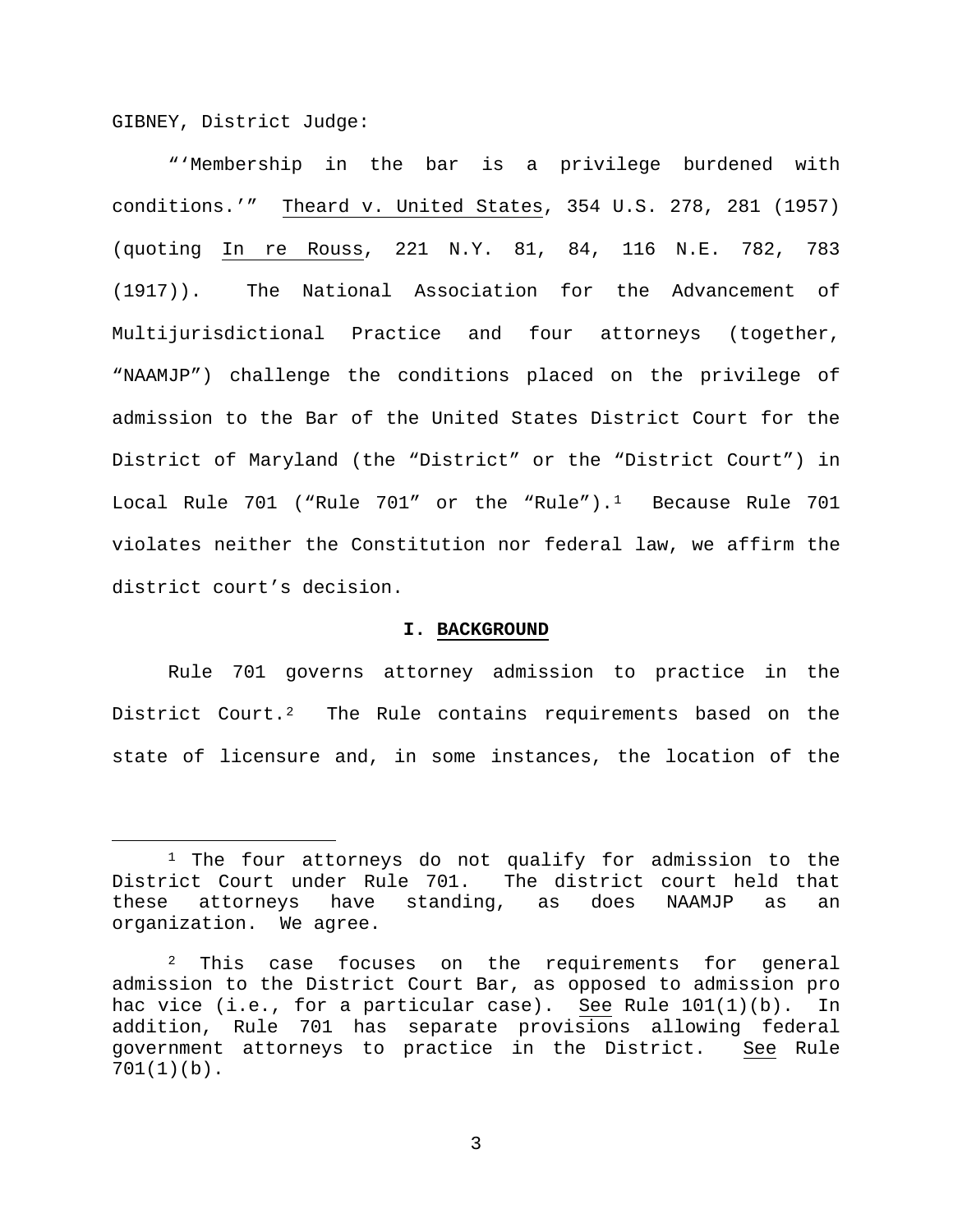attorney's law office.[3](#page-3-0) The Rule allows for admission of attorneys licensed in the State of Maryland. The Rule also allows for admission of non-Maryland attorneys if the applying attorney maintains his or her principal law office in the state in which he or she is licensed to practice law, as long as the relevant federal district court in the state of licensure does not deny admission to Maryland attorneys. In other words, admission to non-Maryland attorneys extends only to attorneys in states whose district courts observe reciprocity with the District Court. Regardless of reciprocity, however, the District will not admit a non-Maryland attorney if that attorney maintains a law office in Maryland.

According to the District, the Rule encourages bar membership in Maryland for attorneys intending to practice there, and, with its reciprocity provision, encourages other jurisdictions to adopt liberal licensing standards. Further, the District contends that the principal law office requirement ensures effective local supervision of the conduct of attorneys. In response to these points, NAAMJP spews a slew of bad words to describe Rule 701, including discriminatory, monopolistic, balkanizing, and unconstitutional.

<span id="page-3-0"></span> <sup>3</sup> Rule 701 also imposes a handful of standard requirements, such as "[being] of good private and professional character" and having familiarity with relevant local and federal rules.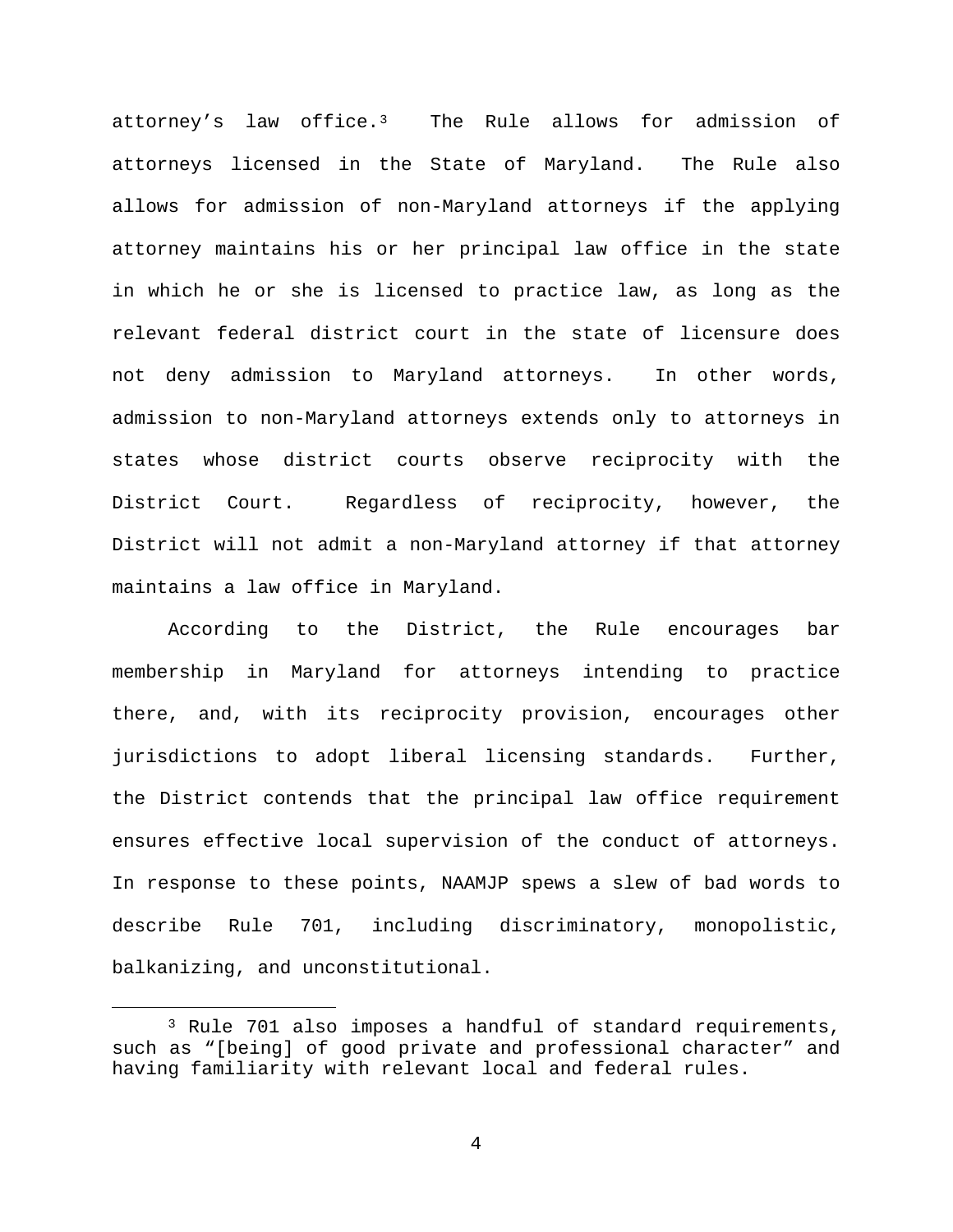NAAMJP sued the Attorney General and each of the judges of the District Court, challenging the validity of Rule 701. The defendants moved to dismiss, and NAAMJP moved for summary judgment. The district court<sup>[4](#page-4-0)</sup> granted the motion to dismiss and denied NAAMJP's motion for summary judgment[.5](#page-4-1) NAAMJP has appealed.

## **II. ANALYSIS**

This Court reviews de novo a district court's decision granting a motion to dismiss. Sucampo Pharm., Inc. v. Astellas Pharma, Inc., 471 F.3d 544, 550 (4th Cir. 2006). To survive a Rule  $12(b)(6)$  motion to dismiss, a complaint must state facts that, when accepted as true, "state a claim to relief that is plausible on its face." Ashcroft v. Iqbal, 556 U.S. 662, 678 (2009) (quoting Bell Atl. Corp. v. Twombly, 550 U.S. 544, 570 (2007)). NAAMJP challenges the validity of Rule 701 under the First Amendment, the Equal Protection Clause, the Rules Enabling Act, and the Supremacy Clause. We address each in turn.<sup>[6](#page-4-2)</sup>

<span id="page-4-0"></span> <sup>4</sup> The Honorable Robert J. Conrad, Jr., of the Western District of North Carolina, sat by designation to avoid any potential conflict of interest.

<span id="page-4-1"></span><sup>5</sup> NAAMJP has not challenged the district court's denial of its challenge under the Due Process Clause.

<span id="page-4-2"></span><sup>6</sup> Although NAAMJP cites the Supreme Court's decision in Frazier v. Heebe, it does not ask us to strike down Rule 701 based on appellate courts' supervisory authority over district courts. 482 U.S. 641, 651 (1987) (Rehnquist, C.J., dissenting). (Continued)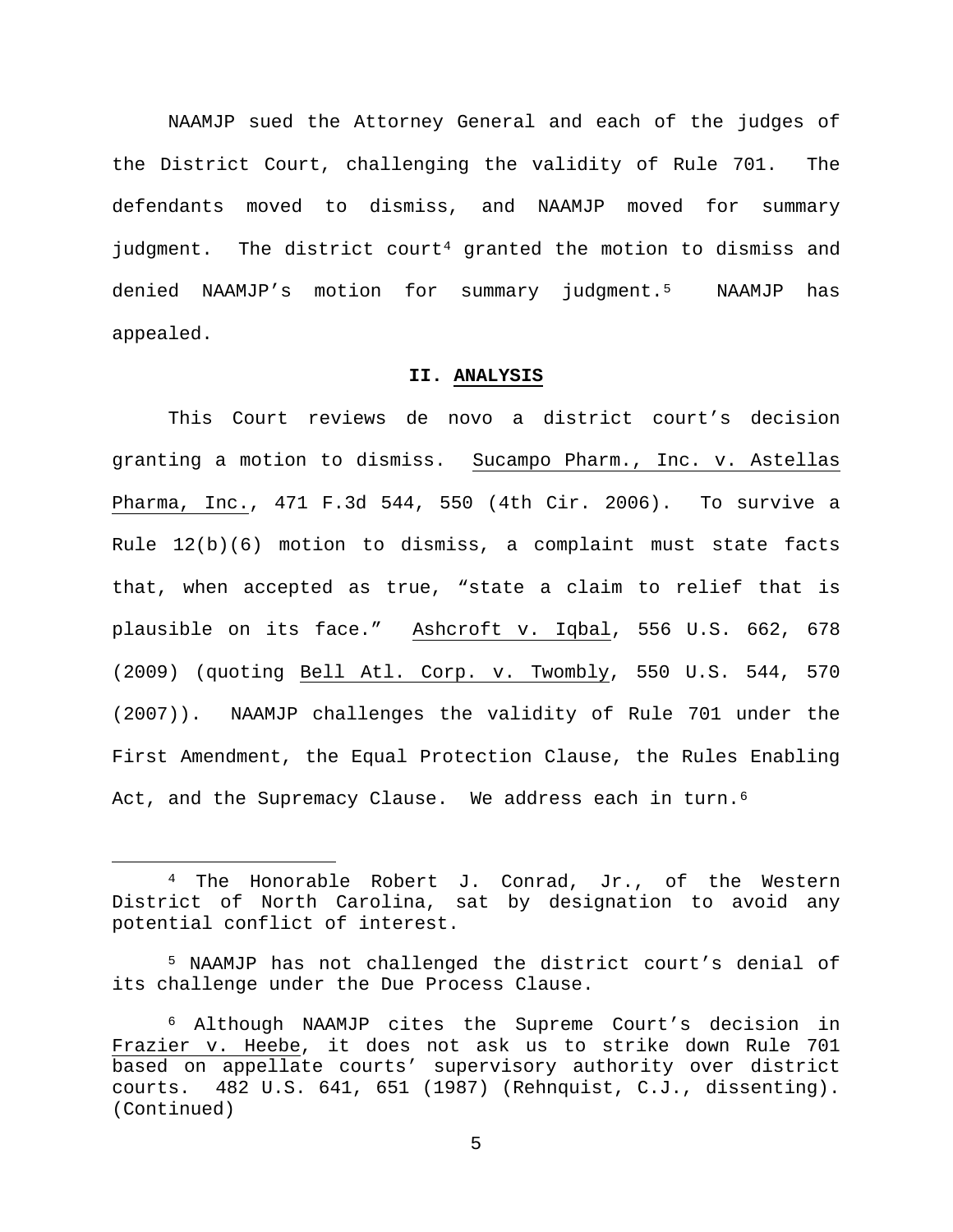## *A. The First Amendment*

The First Amendment prevents the government from "abridging the freedom of speech . . . or the right of the people peaceably to assemble, and to petition the Government for a redress of grievances." U.S. Const. amend. I. Nevertheless, the professional speech doctrine allows the government to "license and regulate those who would provide services to their clients for compensation without running afoul of the First Amendment." Moore-King v. Cnty. of Chesterfield, 708 F.3d 560, 569 (4th Cir. 2013).

Under the professional speech doctrine, courts must determine the point at which "a measure is no longer a regulation of a profession but a regulation of speech." Lowe v. S.E.C., 472 U.S. 181, 230 (1985) (White, J., concurring in the judgment). The government may regulate professionals providing "personalized advice in a private setting to a paying client." Moore-King, 708 F.3d at 569; see Lowe, 472 U.S. at 232. In this context, "the professional's speech is incidental to the conduct of the profession," id., and regulation "raises no First

Ĩ.

Even if NAAMJP had made this request, and even if we had that power, we would not indulge the request, as Rule 701 clearly passes constitutional muster and is clearly distinguishable from the local rule struck down in Frazier. See id. at 643 (majority opinion).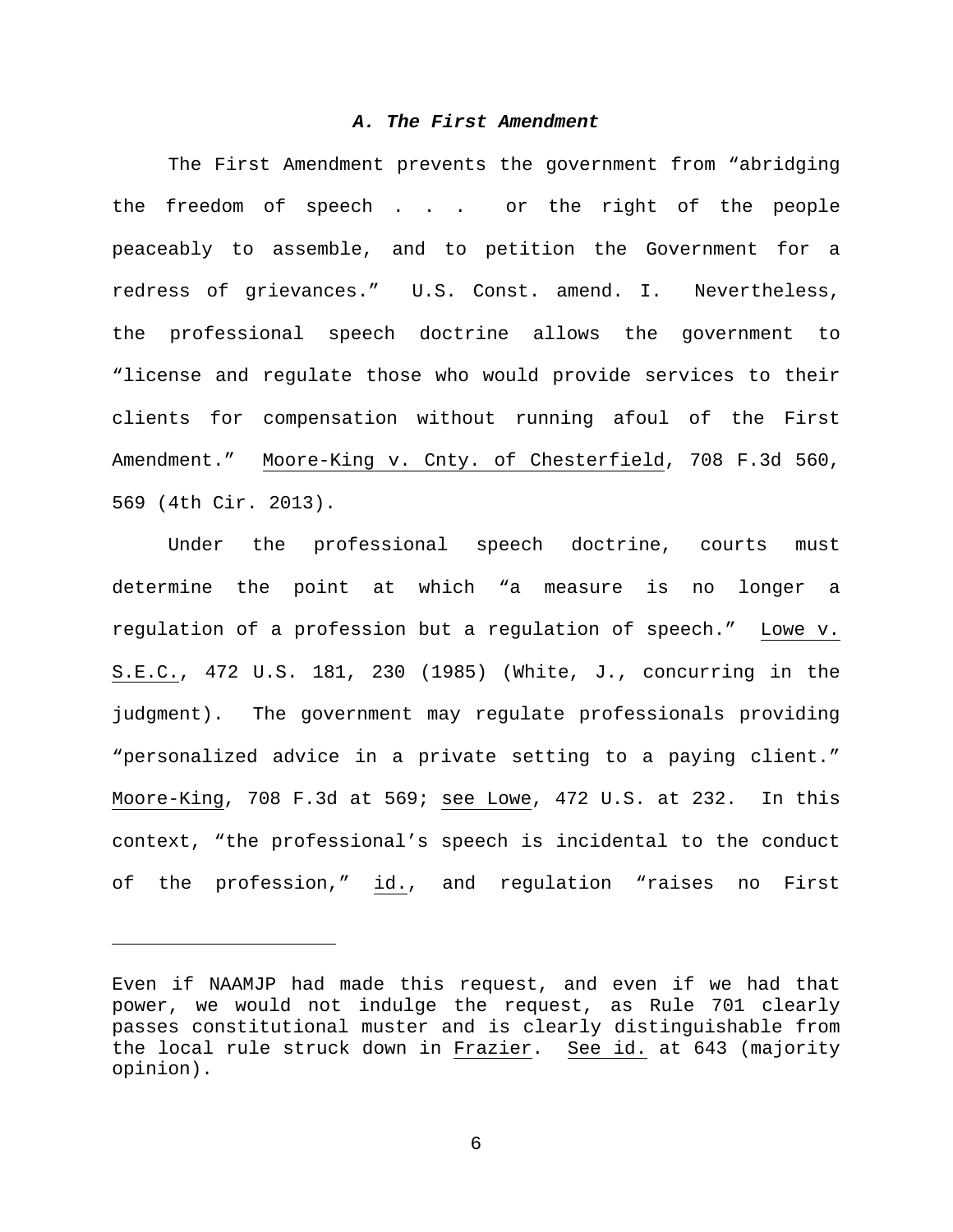Amendment problem where it amounts to 'generally applicable licensing provisions' affecting those who practice the profession," Moore-King, 708 F.3d at 569 (quoting Lowe, 472 U.S. at 232). In other words, the First Amendment does not come into play.

The First Amendment does come into play, however, when the government tries to control public discourse through the regulation of a profession. This occurs when a regulation limits the speech of professionals engaging "in public discussion and commentary," id., and not "exercising judgment on behalf of any particular individual with whose circumstances [they are] directly acquainted," Lowe, 472 U.S. at 232. In this case, regulation "must survive the level of scrutiny demanded by the First Amendment." Id. at 230.

In this case, Rule 701 is simply a regulation of a profession. The Rule does not compel attorneys to speak or regulate speech based on its content. Neither does the Rule restrict attorneys from speaking. To the extent it regulates speech at all, Rule 701 sets conditions for professionals providing "personalized advice in a private setting to a paying client." Moore-King, 708 F.3d at 569. Applying the appropriate test, Rule 701 qualifies as a generally applicable licensing provision. It prescribes which attorneys may practice in the District Court based on their state of licensure in relation to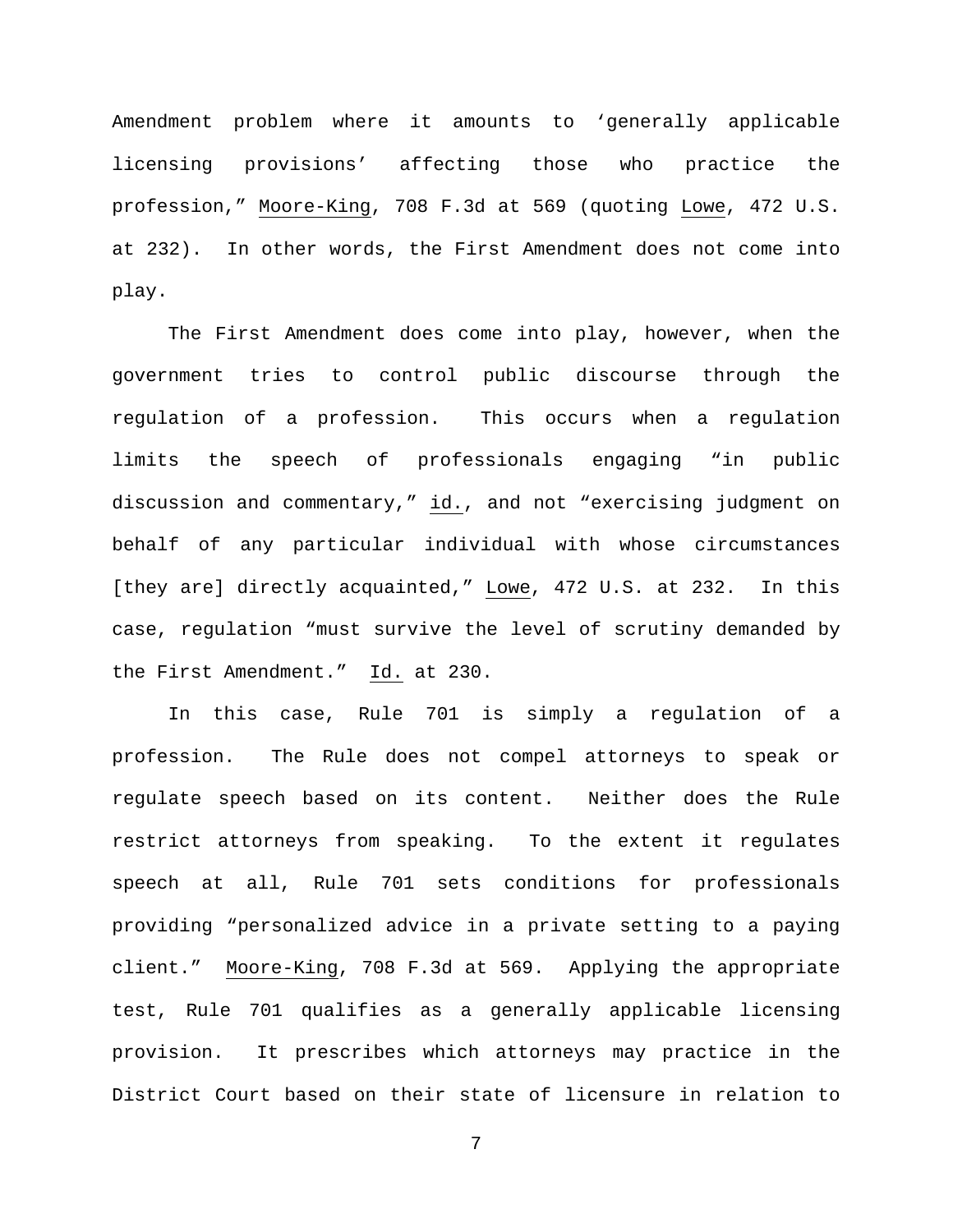the location of their principal law office. Any separate provisions for specific situations—such as federal government attorneys—do not change the fact that Rule 701 is a generally applicable licensing provision. Accordingly, Rule 701 does not violate the First Amendment.<sup>7</sup>

# *B. The Equal Protection Clause*

The Equal Protection Clause prohibits the government from "deny[ing] to any person within its jurisdiction the equal protection of the laws." U.S. Const. amend XIV, § 1; see Adarand Constructors, Inc. v. Pena, 515 U.S. 200, 224 (1995) (noting that equal protection analysis is the same under the Fifth Amendment as it is under the Fourteenth Amendment). In evaluating an equal protection challenge to a rule, courts must first determine the standard of review to apply. If the rule neither infringes a fundamental right nor disadvantages a suspect class, courts apply rational basis review. FCC v. Beach Commc'ns, Inc., 508 U.S. 307, 313 (1993). Under rational basis review, the challenged rule "comes . . . bearing a strong presumption of validity, and those attacking the rationality of

<span id="page-7-0"></span> <sup>7</sup> NAAMJP does not challenge the district court's holdings that Rule 701 is neither substantially overbroad nor a prior restraint on speech, so we will not disturb them. We reject all<br>other arguments raised by NAAMJP-including speaker other arguments raised by NAAMJP—including speaker discrimination and violation of the right to free association and petition—as meritless and utterly inapplicable to Rule 701.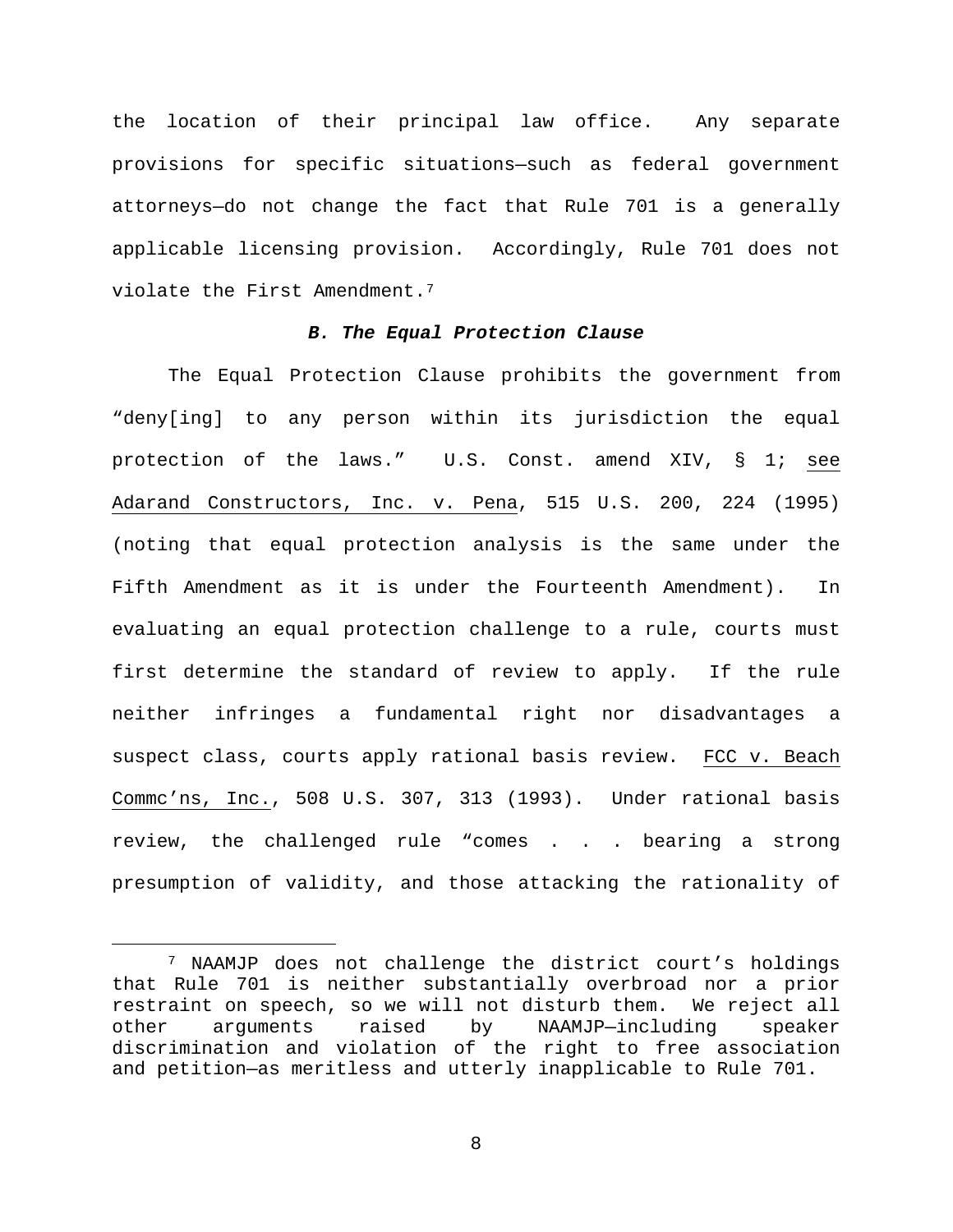the [rule] have the burden to negative every conceivable basis which might support it." Id. at 314–15 (internal citations omitted). In other words, "[w]here there are 'plausible reasons' for [the rule], 'our inquiry is at an end.'" Id. at 313–14 (quoting U.S. R.R. Retirement Bd. v. Fritz, 449 U.S. 166, 179 (1980)).

Rule 701 does not infringe a fundamental right or disadvantage a suspect class. Applying rational basis review, Rule 701 clearly passes constitutional muster. The rationales given by the District to justify the Rule are certainly plausible, and NAAMJP does not bear its burden in negating them. Both this and other circuits have upheld these rationales as reasonable. See Goldfarb v. Supreme Court of Va., 766 F.2d 859, 865 (4th Cir. 1985); Hawkins v. Moss, 503 F.2d 1171, 1177–78 (4th Cir. 1974); see also Nat'l Ass'n for the Advancement of Multijurisdictional Practice v. Castille, 799 F.3d 216, 219–20 (3d Cir. 2015); Nat'l Ass'n for the Advancement of Multijurisdictional Practice v. Berch, 773 F.3d 1037, 1045 (9th Cir. 2014). Accordingly, Rule 701 does not violate the Equal Protection Clause.

Astonishingly, NAAMJP does not cite a single equal protection case in its argument that Rule 701 violates the Equal Protection Clause. See Appellant's Br. 33–39. In fact, each of the cases cited by NAAMJP refers to equal protection—if at all—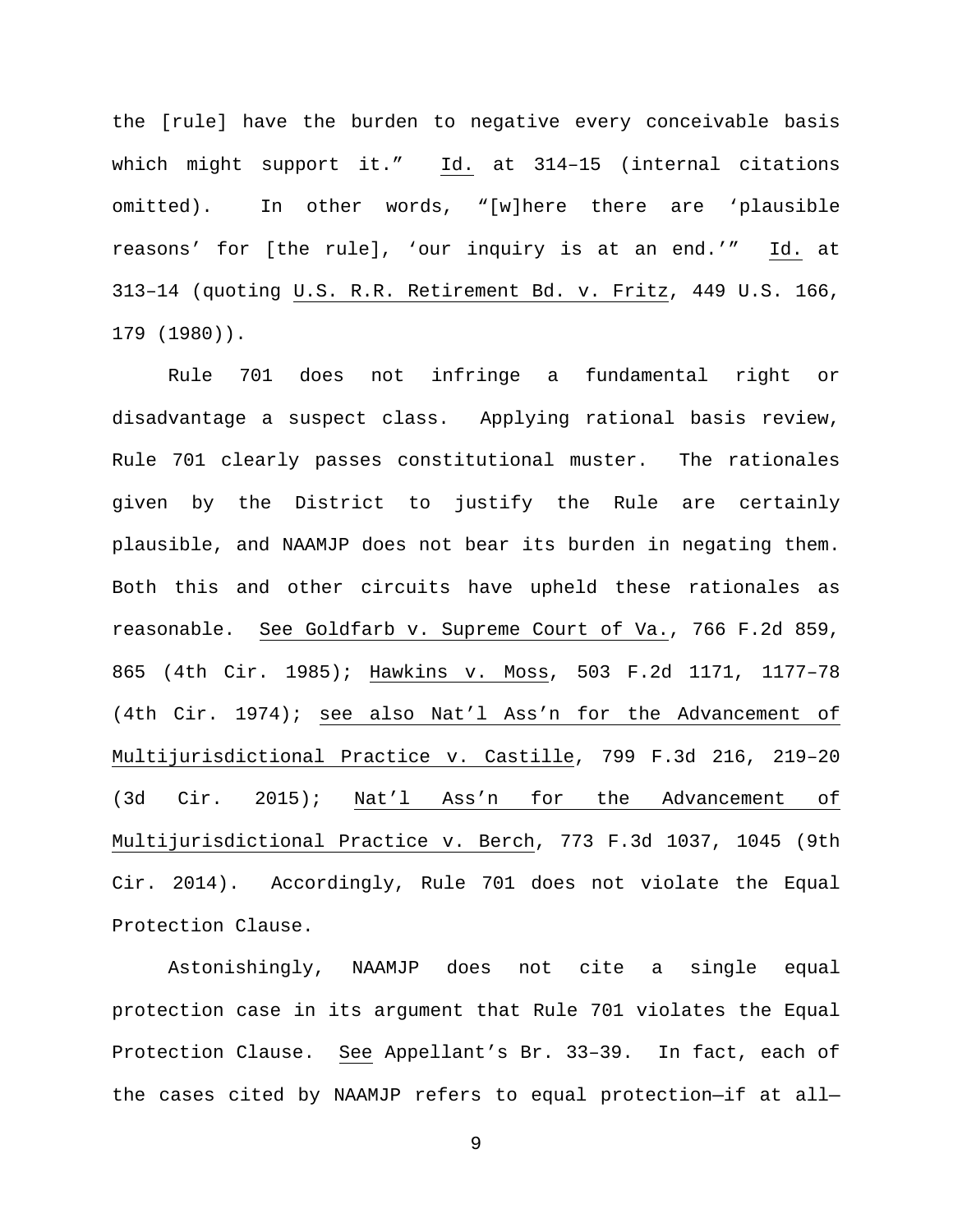only to note that the Court did not reach the equal protection argument. See Supreme Court of Va. v. Friedman, 487 U.S. 59, 63 n.\* (1988); Frazier v. Heebe, 482 U.S. 641, 645 (1987); Supreme Court of N.H. v. Piper, 470 U.S. 274, 277 n.3 (1985). These cases provide little to no guidance here, as the bar admission rules they considered involved residency requirements—which Rule 701 does not—and applied a heightened level of scrutiny—which we need not.

## *C. The Rules Enabling Act*

The Rules Enabling Act authorizes the judiciary to make rules. Specifically, 28 U.S.C. § 2071 permits federal courts to "prescribe rules for the conduct of their business," with the stipulation that "[s]uch rules shall be consistent with Acts of Congress and rules of practice and procedure prescribed under section 2072 of this title." The "rules of practice and procedure prescribed under section 2072 of this title" are rules adopted by the Supreme Court of the United States, including, for example, the Federal Rules of Civil Procedure and the Federal Rules of Evidence.

In enacting Rule 701, the District Court prescribed a rule "for the conduct of [its] business," denoting which attorneys may practice before it. The Rule does not violate any Acts of Congress or any federal "rules of practice and procedure"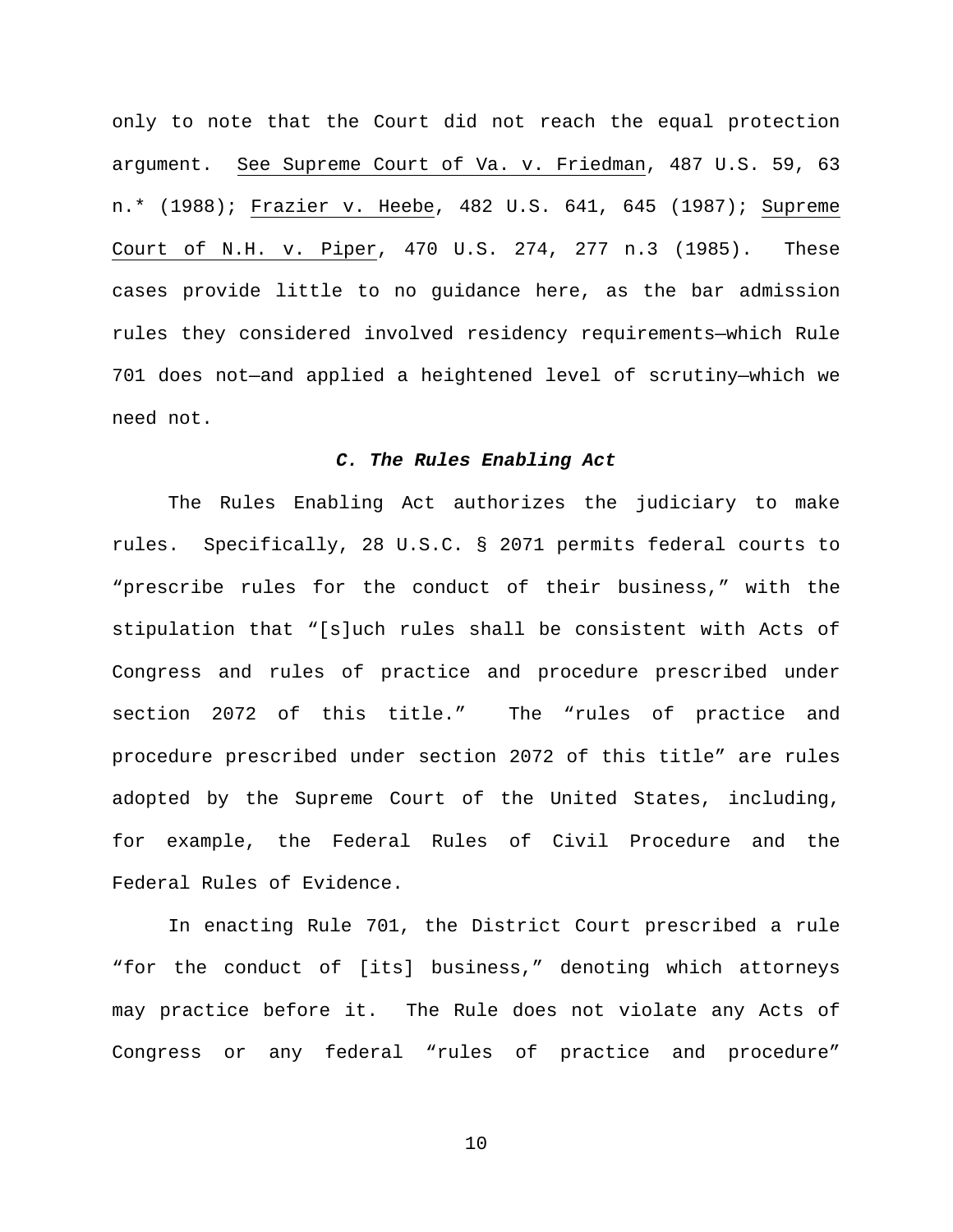adopted by the Supreme Court pursuant to § 2072. Thus, Rule 701 does not violate the Rules Enabling Act.

NAAMJP argues that § 2071 "expressly incorporates the standard set forth in [§] 2072," Appellant's Br. 41, which mandates that "[s]uch rules shall not abridge, enlarge or modify any substantive right," 28 U.S.C. § 2072(b). The plain language of the statute, however, belies NAAMJP's argument. The phrase "[s]uch rules" in § 2072(b) clearly refers to the "general rules of practice and procedure and rules of evidence" that § 2072(a) permits the Supreme Court to prescribe. Moreover, § 2071's reference to § 2072 clearly refers to the "rules of practice and procedure" that come out of the § 2072 rule-making standard, not to § 2072's rule-making standard itself. In other words, the Rules Enabling Act tells district courts that they cannot use local rules to contradict the Supreme Court's rules of procedure. Consequently, this NAAMJP argument fails.[8](#page-10-0) 

### *D. The Supremacy Clause*

Finally, the Supremacy Clause commands:

This Constitution, and the Laws of the<br>United States which shall be made in United States which shall be made in

<span id="page-10-0"></span> <sup>8</sup> NAAMJP argues that Rule 701 violates Rule 83(a) of the Federal Rules of Civil Procedure because Rule 83(a) "incorporates the 28 U.S.C. § 2072 standard," Appellant's Br. 42, restricting rules that "abridge, enlarge or modify any substantive right," 28 U.S.C. § 2072. This argument fails for the same reason that the argument under § 2072 fails.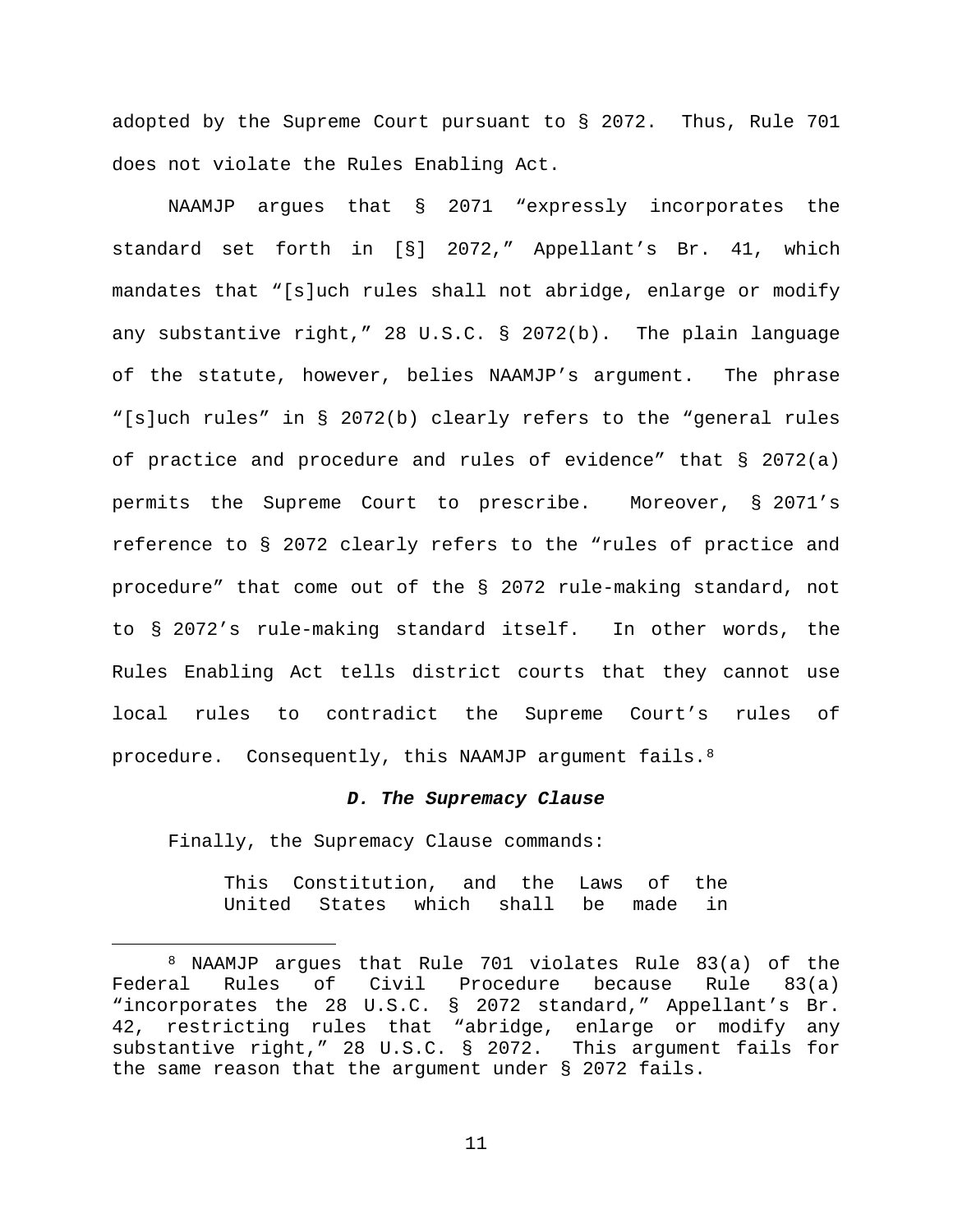Pursuance thereof . . . shall be the supreme Law of the Land; and the Judges in every State shall be bound thereby, any Thing in the Constitution or Laws of any State to the Contrary notwithstanding.

U.S. Const. art. VI, cl. 2. In other words, if federal law and state law conflict, federal law wins. See, e.g., Sperry v. Florida, 373 U.S. 379, 384–85 (1963) (resolving a conflict between Florida law and federal law in favor of federal law).

NAAMJP makes the bold—if not borderline frivolous—move to challenge Rule 701, a federal rule adopted pursuant to a federal statute. Accordingly, the Supremacy Clause has no bearing. NAAMJP focuses on the fact that Rule 701 incorporates Maryland state licensing requirements, but ignores the fact that nothing prohibits federal law from incorporating state standards. See Augustine v. Dep't of Veterans Affairs, 429 F.3d 1334, 1340 (Fed. Cir. 2005) (citing NLRB v. Natural Gas Util. Dist. Of Hawkins Cnty., 402 U.S. 600, 603 (1971)). Rule 701 clearly incorporates state licensing requirements for attorneys in Maryland and beyond. Rule 701's use of these state standards, however, does not transform Rule 701 into a state law. Rule 701 remains a federal rule prescribed pursuant to a federal statute. Thus, Rule 701 in no way violates the Supremacy Clause.

## **III. CONCLUSION**

To summarize, Rule 701 does not violate the First Amendment, the Equal Protection Clause, the Rules Enabling Act,